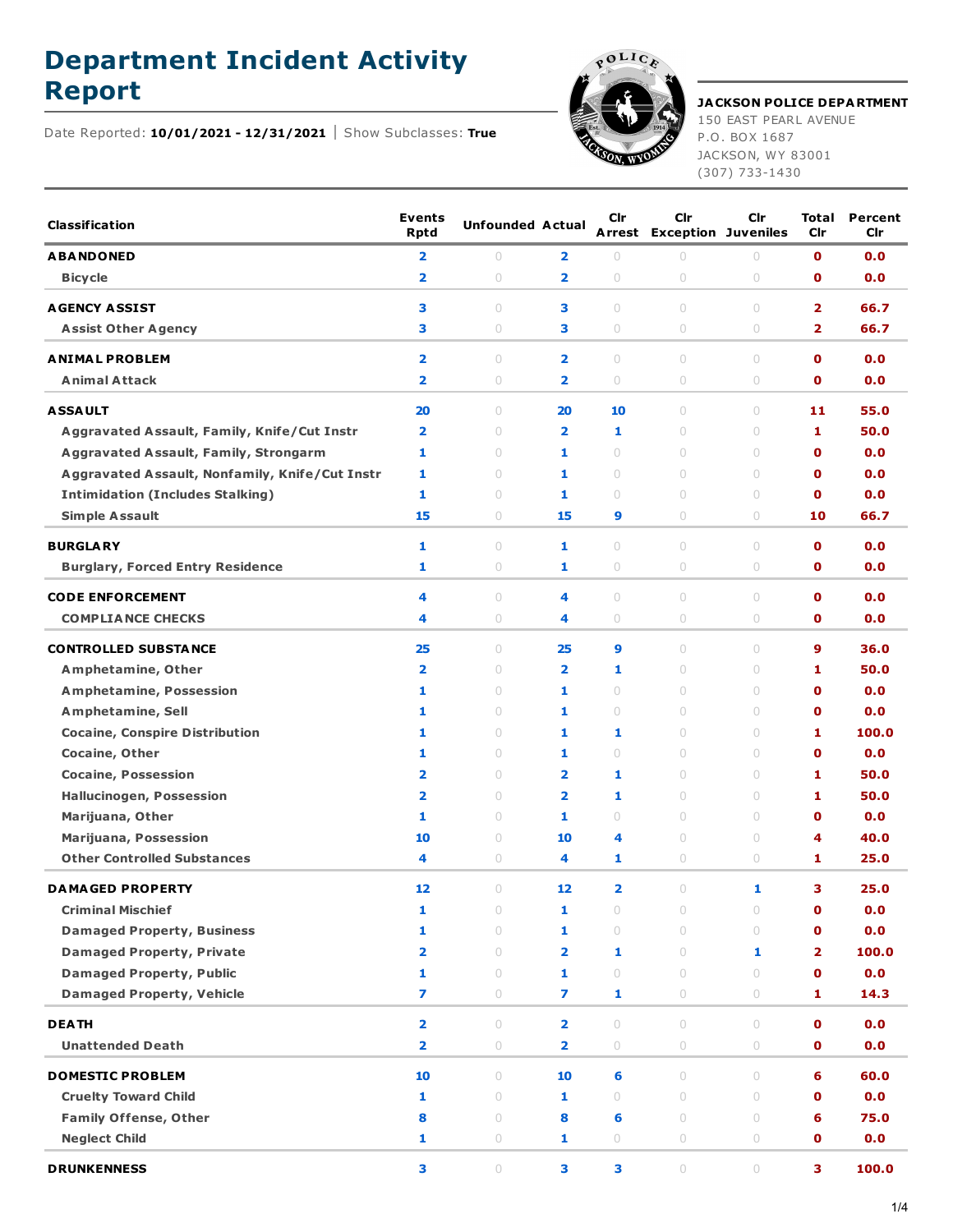| <b>Drunkenness</b>                                               | 3                       | $\bigcirc$                       | 3                       | 3                            | $\bigcirc$                       | $\circ$                 | 3                          | 100.0         |
|------------------------------------------------------------------|-------------------------|----------------------------------|-------------------------|------------------------------|----------------------------------|-------------------------|----------------------------|---------------|
| <b>DUI</b>                                                       | 18                      | 0                                | 18                      | 15                           | $\circ$                          | $\bigcirc$              | 15                         | 83.3          |
| <b>Alcohol</b>                                                   | 17                      | $\circ$                          | 17                      | 14                           | $\circ$                          | $\cup$                  | 14                         | 82.4          |
| <b>Drugs</b>                                                     | 1                       | 0                                | 1                       | 1                            | $\circ$                          | $\circ$                 | 1                          | 100.0         |
|                                                                  |                         |                                  |                         |                              |                                  |                         |                            |               |
| <b>EMBEZZLEMENT</b>                                              | $\overline{\mathbf{2}}$ | $\circ$                          | $\overline{2}$          | $\circ$                      | $\circ$                          | $\circ$                 | $\mathbf 0$                | 0.0           |
| <b>Embezzle, Business Property</b>                               | 1<br>1                  | $\cup$<br>0                      | 1<br>1                  | $\cup$<br>$\circ$            | $\circ$<br>$\circlearrowright$   | $\cup$<br>$\bigcirc$    | $\mathbf 0$<br>$\mathbf o$ | 0.0<br>0.0    |
| <b>Embezzle, Other</b>                                           |                         |                                  |                         |                              |                                  |                         |                            |               |
| <b>FAMILY DISTURBANCE</b>                                        | $\overline{\mathbf{2}}$ | $\cup$                           | $\overline{2}$          | $\cup$                       | $\begin{array}{c} \n\end{array}$ | $\cup$                  | 1                          | 50.0          |
| <b>Family Disturbance</b>                                        | 1                       | $\circ$                          | 1                       | $\circ$                      | $\circ$                          | $\cup$                  | 1                          | 100.0         |
| <b>Verbal Argument</b>                                           | 1                       | 0                                | 1                       | $\circ$                      | $\circ$                          | 0                       | $\mathbf o$                | 0.0           |
| <b>FORGERY</b>                                                   | 3                       | $\cup$                           | 3                       | 3                            | $\begin{array}{c} \n\end{array}$ | $\bigcirc$              | з                          | 100.0         |
| <b>Possess Counterfeited Documents</b>                           | $\overline{\mathbf{2}}$ | $\cup$                           | $\overline{\mathbf{2}}$ | $\overline{\mathbf{2}}$      | $\bigcirc$                       | $\cup$                  | $\overline{\mathbf{2}}$    | 100.0         |
| <b>Possess Forged Documents</b>                                  | 1                       | $\circ$                          | 1                       | 1                            | $\circlearrowright$              | $\bigcirc$              | 1                          | 100.0         |
| <b>FRAUD</b>                                                     | 5                       | $\begin{array}{c} \n\end{array}$ | 5                       | 1                            | $\circ$                          | $\cup$                  | 1                          | 20.0          |
| Fraud, Illegal Use Credit Cards                                  | 3                       | $\cup$                           | з                       | $\bigcirc$                   | $\circ$                          | $\cup$                  | $\mathbf o$                | 0.0           |
| <b>Fraudulent Activities Other</b>                               | $\overline{\mathbf{2}}$ | 0                                | $\overline{2}$          | 1                            | $\circ$                          | $\circ$                 | 1                          | 50.0          |
|                                                                  |                         |                                  |                         |                              |                                  |                         |                            |               |
| <b>HARASSMENT</b>                                                | 7                       | $\begin{array}{c} \n\end{array}$ | 7                       | $\circ$                      | $\begin{array}{c} \n\end{array}$ | $\bigcirc$              | $\mathbf 0$                | 0.0           |
| <b>Electronic Communication</b>                                  | 3                       | $\begin{array}{c} \n\end{array}$ | 3                       | $\bigcirc$                   | $\bigcirc$                       | $\cup$                  | $\mathbf 0$                | 0.0           |
| Harassment, Other                                                | 3                       | $\cup$                           | 3                       | $\bigcirc$                   | $\bigcirc$                       | $\circ$                 | $\mathbf o$                | 0.0           |
| <b>Suspicious/Harassing Phone Calls</b>                          | 1                       | 0                                | 1                       | $\circ$                      | $\circ$                          | $\circ$                 | $\mathbf o$                | 0.0           |
| <b>JUVENILE PROBLEM</b>                                          | 6                       | $\circ$                          | 6                       | 3                            | $\circ$                          | $\overline{\mathbf{2}}$ | 5                          | 83.3          |
| <b>Possession Of Tobacco</b>                                     | 5                       | $\begin{array}{c} \n\end{array}$ | 5                       | 3                            | $\circ$                          | 1                       | 4                          | 80.0          |
| <b>Runaway Juvenile</b>                                          | 1                       | 0                                | 1                       | 0                            | $\circ$                          | 1                       | 1                          | 100.0         |
| <b>LIQUOR LAW</b>                                                | 3                       | $\cup$                           | 3                       | $\overline{\mathbf{2}}$      | $\begin{array}{c} \n\end{array}$ | 1                       | з                          | 100.0         |
| Liquor, Other                                                    | 1                       | $\circ$                          | 1                       | $\circ$                      | $\circ$                          | 1                       | 1                          | 100.0         |
| <b>Liquor, Possess</b>                                           | 1                       | $\circ$                          | 1                       | 1                            | $\circ$                          | $\circ$                 | 1                          | 100.0         |
| Liquor, Sell                                                     | 1                       | 0                                | 1                       | 1                            | $\circlearrowright$              | $\bigcirc$              | 1                          | 100.0         |
| <b>MEDICAL</b>                                                   | 1                       | $\circ$                          | 1                       | $\bigcirc$                   | $\bigcirc$                       | $\bigcirc$              | $\mathbf o$                | 0.0           |
| <b>Heart Attack</b>                                              | 1                       | $\circ$                          | 1                       | $\cup$                       | $\circ$                          | $\cup$                  | $\mathbf 0$                | 0.0           |
|                                                                  |                         |                                  |                         |                              |                                  |                         |                            |               |
| <b>MENTAL SUBJECT</b>                                            | 5                       | $\circ$                          | 5                       | $\circ$                      | $\circ$                          | $\circ$                 | $\mathbf o$                | 0.0           |
| <b>Hospital Transport</b>                                        | 1                       | $\cup$                           | 1                       | $\circ$                      | $\circ$                          | $\cup$                  | 0                          | 0.0           |
| <b>Mental Subject</b>                                            | 4                       | 0                                | 4                       | $\circ$                      | $\circ$                          | $\circ$                 | $\mathbf o$                | 0.0           |
| <b>MISCELLANEOUS</b>                                             | $\overline{\mathbf{2}}$ | $\circ$                          | $\overline{2}$          | $\circ$                      | $\circ$                          | $\circ$                 | $\mathbf o$                | 0.0           |
| <b>MISCELLA NEOUS INCIDENTS</b>                                  | $\overline{\mathbf{2}}$ | 0                                | $\overline{2}$          | $\circ$                      | $\circ$                          | $\circ$                 | $\mathbf o$                | 0.0           |
| <b>NON UCR REPORTABLE</b>                                        | $\overline{\mathbf{2}}$ | $\circ$                          | $\overline{2}$          | 1                            | $\circ$                          | $\bigcirc$              | 1                          | 50.0          |
| <b>Non UCR Reportable</b>                                        | $\overline{\mathbf{2}}$ | $\circ$                          | $\overline{2}$          | 1                            | $\circ$                          | $\circ$                 | 1                          | 50.0          |
|                                                                  |                         |                                  |                         |                              |                                  |                         |                            |               |
| <b>OBSTRUCT JUSTICE</b>                                          | 4                       | $\circ$                          | 4                       | 3                            | $\circ$                          | $\bigcirc$              | 3                          | 75.0          |
| <b>Probation Violations</b><br><b>Violation Of A Court Order</b> | з<br>1                  | $\circ$                          | 3                       | $\overline{\mathbf{2}}$<br>1 | $\circ$<br>$\circlearrowright$   | $\circ$<br>$\circ$      | 2                          | 66.7<br>100.0 |
|                                                                  |                         | 0                                | 1                       |                              |                                  |                         | 1                          |               |
| <b>OBSTRUCT POLICE</b>                                           | з                       | $\circ$                          | 3                       | $\overline{\mathbf{2}}$      | $\circ$                          | $\circ$                 | 2                          | 66.7          |
| <b>Resisting/Interfering W/Police</b>                            | з                       | $\bigcirc$                       | з                       | $\overline{\mathbf{2}}$      | $\circlearrowright$              | $\bigcirc$              | 2                          | 66.7          |
| <b>OTHER SEX OFFENSE</b>                                         | $\overline{\mathbf{2}}$ | $\circ$                          | $\overline{\mathbf{2}}$ | $\circ$                      | $\circ$                          | $\circ$                 | 1                          | 50.0          |
| <b>Failure To Register As Sex Offender</b>                       | 1                       | $\circ$                          | 1                       | $\circ$                      | $\circ$                          | $\cup$                  | $\mathbf o$                | 0.0           |
| Sex Offense, Against Child Fondling                              | 1                       | 0                                | 1                       | $\circ$                      | $\circ$                          | $\circlearrowright$     | 1                          | 100.0         |
| PRIVACY VIOLATION                                                | 1                       | $\circ$                          | 1                       | 1                            | $\circ$                          | $\circ$                 | 1                          | 100.0         |
| <b>Criminal Trespass</b>                                         | 1                       | 0                                | 1                       | 1                            | $\circ$                          | 0                       | 1                          | 100.0         |
|                                                                  |                         |                                  |                         |                              |                                  |                         |                            |               |
| <b>PROBATION ORDER</b>                                           | 1                       | $\bigcirc$                       | $\mathbf{1}$            | 1                            | $\bigcirc$                       | $\circlearrowright$     | 1                          | 100.0         |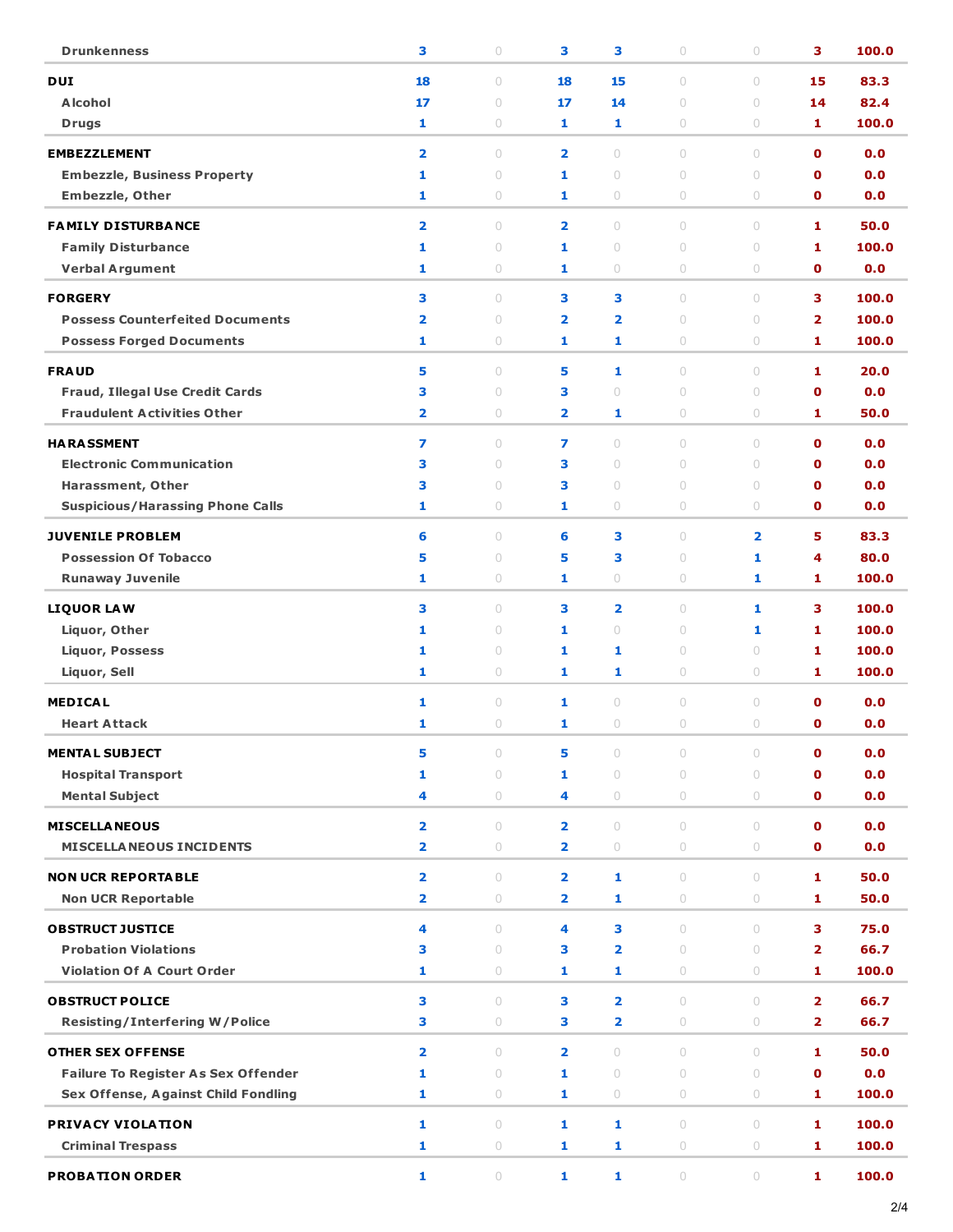| (COURT USE ONLY)                                    | 1                       | $\bigcirc$                       | 1                       | 1                       | $\bigcirc$          | $\bigcirc$                       | 1                       | 100.0 |
|-----------------------------------------------------|-------------------------|----------------------------------|-------------------------|-------------------------|---------------------|----------------------------------|-------------------------|-------|
| <b>PROPERTY</b>                                     | 10                      | $\circ$                          | 10                      | $\circ$                 | $\circ$             | $\circ$                          | $\mathbf 0$             | 0.0   |
| <b>Found Property</b>                               | 6                       | $\circ$                          | 6                       | $\circ$                 | $\circ$             | $\cup$                           | $\mathbf o$             | 0.0   |
| <b>Lost Property</b>                                | 4                       | $\circ$                          | 4                       | $\circlearrowright$     | $\circ$             | $\cup$                           | $\mathbf 0$             | 0.0   |
| <b>PROPERTY CRIMES</b>                              | $\overline{\mathbf{2}}$ | $\circ$                          | $\overline{\mathbf{2}}$ | 1                       | $\circ$             | $\circ$                          | 1                       | 50.0  |
| <b>Property Crimes</b>                              | $\overline{\mathbf{2}}$ | $\circlearrowright$              | $\overline{\mathbf{2}}$ | 1                       | $\bigcirc$          | $\bigcirc$                       | 1                       | 50.0  |
|                                                     |                         |                                  |                         |                         |                     |                                  |                         |       |
| <b>PUBLIC INTOX</b>                                 | 20                      | $\circ$                          | 20                      | 18                      | $\circ$             | $\circ$                          | 18                      | 90.0  |
| <b>Public Intoxication</b>                          | 20                      | $\circlearrowright$              | 20                      | 18                      | $\bigcirc$          | $\bigcirc$                       | 18                      | 90.0  |
| <b>PUBLIC PEACE</b>                                 | 3                       | $\circ$                          | 3                       | 1                       | $\circ$             | $\circ$                          | 1                       | 33.3  |
| <b>Disorderly Conduct</b>                           | 1                       | $\circ$                          | 1                       | $\cup$                  | $\circ$             | $\cup$                           | $\mathbf 0$             | 0.0   |
| <b>Public Peace Other</b>                           | $\overline{\mathbf{2}}$ | $\circ$                          | $\overline{\mathbf{2}}$ | 1                       | $\circ$             | $\circ$                          | 1                       | 50.0  |
| <b>SEXUAL ASSAULT</b>                               | 4                       | $\circ$                          | 4                       | $\circ$                 | $\circ$             | $\cup$                           | $\mathbf 0$             | 0.0   |
| <b>Fondling</b>                                     | 2                       | $\circ$                          | $\overline{\mathbf{2}}$ | $\circ$                 | $\circ$             | $\circ$                          | $\mathbf o$             | 0.0   |
| <b>Sexual Assault, Carnal Abuse</b>                 | 1                       | $\circ$                          | 1                       | $\circ$                 | $\circ$             | $\cup$                           | $\mathbf o$             | 0.0   |
| <b>Statutory Rape</b>                               | 1                       | $\circ$                          | 1                       | $\circ$                 | $\circ$             | $\circ$                          | $\mathbf 0$             | 0.0   |
|                                                     |                         |                                  |                         |                         |                     |                                  |                         |       |
| <b>STOLEN VEHICLE</b>                               | 3                       | $\circ$                          | 3                       | 1                       | $\circ$             | $\cup$                           | 1                       | 33.3  |
| <b>Unauthorized Use, Other Vehicle (Joy Riding)</b> | 1                       | $\circ$                          | 1                       | $\circ$                 | $\circ$             | $\circ$                          | $\mathbf o$             | 0.0   |
| <b>Vehicle Theft, Auto</b>                          | $\overline{\mathbf{2}}$ | $\circlearrowright$              | $\overline{\mathbf{2}}$ | 1                       | $\circ$             | $\bigcirc$                       | 1                       | 50.0  |
| <b>SUSPICIOUS</b>                                   | 5                       | $\begin{array}{c} \n\end{array}$ | 5                       | $\circ$                 | $\circ$             | $\circ$                          | $\mathbf 0$             | 0.0   |
| <b>Suspicious Activity</b>                          | 4                       | $\circ$                          | 4                       | $\circlearrowright$     | $\circ$             | $\bigcirc$                       | $\mathbf 0$             | 0.0   |
| <b>Suspicious Person</b>                            | 1                       | $\circ$                          | 1                       | $\circ$                 | $\circ$             | $\circ$                          | $\mathbf 0$             | 0.0   |
| <b>THEFT</b>                                        | 23                      | $\circ$                          | 23                      | 4                       | $\circ$             | 1                                | 5                       | 21.7  |
| Larceny, Bicycle                                    | 4                       | $\circ$                          | 4                       | $\circ$                 | $\circ$             | $\circ$                          | $\mathbf o$             | 0.0   |
| Larceny, From Building                              | з                       | $\circ$                          | 3                       | $\circ$                 | $\circ$             | $\circ$                          | $\mathbf o$             | 0.0   |
| <b>Larceny, From Mails</b>                          | 1                       | $\circ$                          | 1                       | $\circ$                 | $\circ$             | $\circ$                          | $\mathbf o$             | 0.0   |
| Larceny, From Shipment                              | 1                       | $\circ$                          | 1                       | $\circ$                 | $\circ$             | $\circ$                          | $\mathbf o$             | 0.0   |
| Larceny, From Vehicle                               | 1                       | $\circ$                          | 1                       | $\circ$                 | $\circ$             | 1                                | 1                       | 100.0 |
| <b>Shoplifting</b>                                  | 7                       | $\circ$                          | 7                       | 2                       | $\circ$             | $\bigcirc$                       | $\overline{\mathbf{2}}$ | 28.6  |
| <b>Theft Other</b>                                  | 6                       | $\circ$                          | 6                       | $\overline{\mathbf{2}}$ | $\circ$             | $\cup$                           | $\overline{2}$          | 33.3  |
|                                                     |                         |                                  |                         |                         |                     |                                  |                         |       |
| <b>THREATS</b>                                      | 1                       | 0                                | 1                       | 0                       | 0                   | $\bigcirc$                       | 1                       | 100.0 |
| <b>Threat-Terrorist/State Offenses</b>              | 1                       | $\circ$                          | 1                       | $\circ$                 | $\circ$             | $\cup$                           | 1                       | 100.0 |
| <b>TRAFFIC (CRIMINAL VIOLATION)</b>                 | 1                       | $\circ$                          | $\mathbf{1}$            | $\circ$                 | $\circ$             | $\circ$                          | $\mathbf{o}$            | 0.0   |
| <b>Criminal Traffic Violation</b>                   | 1                       | $\circ$                          | 1                       | $\circ$                 | $\circ$             | 0                                | 0                       | 0.0   |
| <b>TRAFFIC ACCIDENT</b>                             | 29                      | $\circ$                          | 29                      | 5                       | $\cup$              | $\cup$                           | 5.                      | 17.2  |
| Hit/Run, Private Prop Damq                          | 5                       | $\begin{array}{c} \n\end{array}$ | 5                       | 1                       | $\circ$             | $\cup$                           | 1                       | 20.0  |
| Hit/Run, Public Property Damg                       | 1                       | $\circ$                          | 1                       | $\circ$                 | $\circ$             | $\circ$                          | $\mathbf 0$             | 0.0   |
| Hit/Run, Vehicle Damg                               | 18                      | $\circ$                          | 18                      | $\overline{2}$          | $\circ$             | $\cup$                           | $\overline{2}$          | 11.1  |
| <b>Traffic Accident, Injury</b>                     | 3                       | $\begin{array}{c} \n\end{array}$ | 3                       | 1                       | $\cup$              | $\cup$                           | 1                       | 33.3  |
| <b>Traffic Accident, Vehicle Damage</b>             | $\overline{\mathbf{2}}$ | $\circ$                          | $\overline{2}$          | 1                       | $\circ$             | $\cup$                           | 1                       | 50.0  |
| <b>TRAFFIC PROBLEM</b>                              | 1                       | $\circ$                          | 1                       | $\circ$                 | $\circ$             | $\circ$                          | $\mathbf 0$             | 0.0   |
| <b>Traffic, Other</b>                               | 1                       | $\circ$                          | 1                       | $\circ$                 | $\circ$             | 0                                | 0                       | 0.0   |
|                                                     |                         |                                  |                         |                         |                     |                                  |                         |       |
| <b>TRESPASSING</b>                                  | 4                       | $\circ$                          | 4                       | 4                       | $\cup$              | $\cup$                           | 4                       | 100.0 |
| <b>Trespassing, Government Property</b>             | 1                       | $\circ$                          | 1                       | 1                       | $\circ$             | $\circ$                          | 1                       | 100.0 |
| <b>Trespassing, Private Property</b>                | 3                       | $\bigcirc$                       | 3                       | 3                       | $\circ$             | $\bigcirc$                       | з                       | 100.0 |
| <b>WARRANT</b>                                      | 7                       | $\begin{array}{c} \n\end{array}$ | 7                       | 7                       | $\cup$              | $\begin{array}{c} \n\end{array}$ | $\overline{ }$          | 100.0 |
| <b>Local-Felony</b>                                 | 1                       | $\circ$                          | $\mathbf{1}$            | 1                       | $\cup$              | $\cup$                           | 1                       | 100.0 |
| <b>Local-Misdemeanor</b>                            | 5                       | $\circ$                          | 5                       | 5                       | $\cup$              | $\circ$                          | 5                       | 100.0 |
| <b>Out Of County-Misdemeanor</b>                    | 1                       | $\bigcirc$                       | 1                       | 1                       | $\circlearrowright$ | 0                                | 1                       | 100.0 |